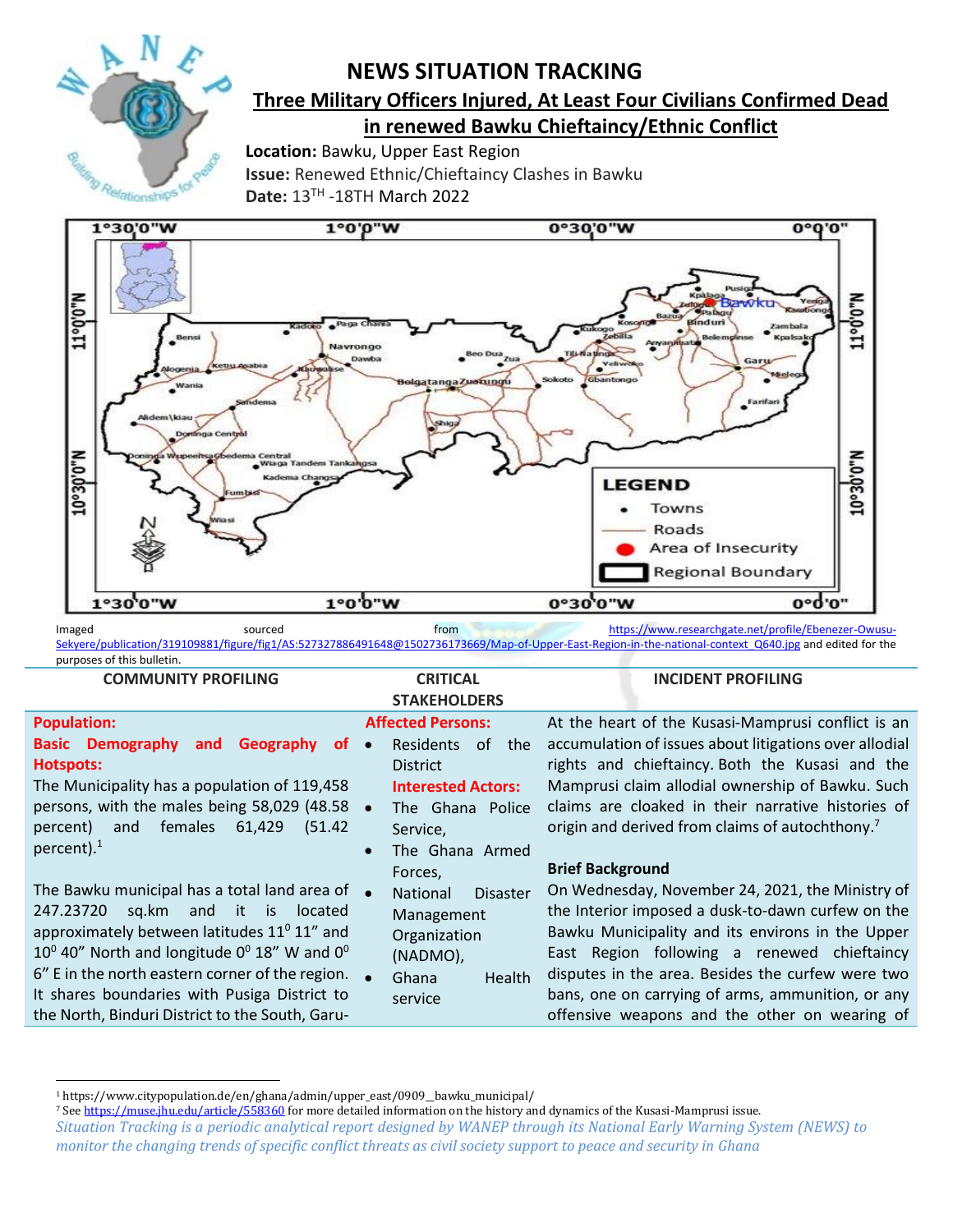Tempane District to the East and Bawku West to the West.<sup>2</sup>

The municipality is underlain mainly by  $\bullet$ Birrimian and granite rock formation. The  $\bullet$ topography along the basins of the White Volta River and its tributaries is generally low and slightly undulating with heights of 120- 150 metres above sea level. The rest of the municipality consists of a series of plateau surfaces.<sup>3</sup>

# **Significance of the State:**

#### **Economy:**

Agriculture is the dominant occupation of the people of the municipality, accounting for about 47.0 percent of the total occupation (39,143) in the municipality. The major crops grown are millet, sorghum, maize, rice, groundnuts, leafy vegetables, pepper, watermelon, and onion. Livestock such as cattle, sheep, goats, donkeys etc. are also kept in the district. Poultry especially guinea fowl production is quite significant.

#### **Politics:**

The Municipal Assembly which is the highest administrative, political and planning authority in the municipality is charged with the responsibility of formulating and implementing development plans, programmes and projects.<sup>4</sup>

Governance in the municipality is both modern and traditional. The former is represented by the Municipal Assembly created within the framework of the Local Government Act of 1993 (Act 462), while the latter is by traditional authority in the area. $5$ **Ethnicity**:

The predominant group is the Mole Dagbani with the major ethnic groups being Kussasis, Mamprusis, Bissas and Moshies. However, there are quite several migrants from other

- National and regional peace councils
- **Interior Ministry**
- Civil Society Organizations
- Ministry of Health

smock in the affected communities, were instituted and renewed subsequently. [8,9]

Subsequently, 4 persons were killed amid the renewed clashes on Sunday, January 23, 2022<sup>10</sup>, creating further insecurity in the district and the need for further bans and tightening of the curfew.

#### **Current Situation**

WANEP-Ghana's monitoring report received on March 12, 2022, indicated that the Mamprusis were planning to enskin a chief. The same report contained information or rumor that the Kusasis were planning to react with violence to any such enskinment.<sup>11</sup>

On Monday, March 14, 2022, an 81-year-old man Mohammed Aborli, who is a Fulbe (Fulani), was shot dead by some unidentified persons after some sporadic shootings were recorded in Bawku.<sup>12</sup> A joint team of police and military intervened and calm was restored.

It is alleged that on March 15, 2022, military personnel deployed to intervene in the earlier days' incident were engaged in a battle with civilians in a community after entering the Sabongari and Buabola communities in the Bawku municipality. Three military officers were reported injured during the confrontations with armed persons believed to be acting for the Kusasi faction of the dispute.<sup>13</sup>

Subsequently, the military men angered by the actions against 3 of its officers, were alleged to have torched several properties.<sup>14</sup> Reported civilian casualties confirm 3 persons dead, however other deaths and injuries may be reported subsequently.

#### **Responses:**

- The curfew is still in effect
- The ban on wearing of smock and carrying of offensive weapons still holds.
- Military and Police patrols deployed

<sup>2</sup> Ghana Statistical Service Information

<sup>3</sup> https://mofa.gov.gh/site/directorates/district-directorates/upper-east-region/253-bawku-municipal

<sup>4</sup> Ghana Statistical Service, GIS

<sup>5</sup> Ghana Statistical Service, GIS

<sup>8</sup> https://www.myjoyonline.com/government-renews-curfew-in-bawku-after-shootings/

<sup>9</sup> https://www.mint.gov.gh/imposition-of-curfew-on-bawku-municipality-and-its-environs-in-the-upper-east-region-5/

<sup>10</sup> https://www.myjoyonline.com/4-dead-in-renewed-bawku-chieftaincy-violence/

<sup>11</sup> Information received from WANEP Ghana's monitors in the district.

<sup>12</sup> https://3news.com/gunshots-in-bawku-again-as-police-worried-residents-reluctant-to-volunteer-info/

<sup>13</sup> https://www.myjoyonline.com/3-military-officers-shot-in-bawku/

*Situation Tracking is a periodic analytical report designed by WANEP through its National Early Warning System (NEWS) to*  <sup>14</sup> https://www.myjoyonline.com/3-military-officers-shot-in-bawku/

*monitor the changing trends of specific conflict threats as civil society support to peace and security in Ghana*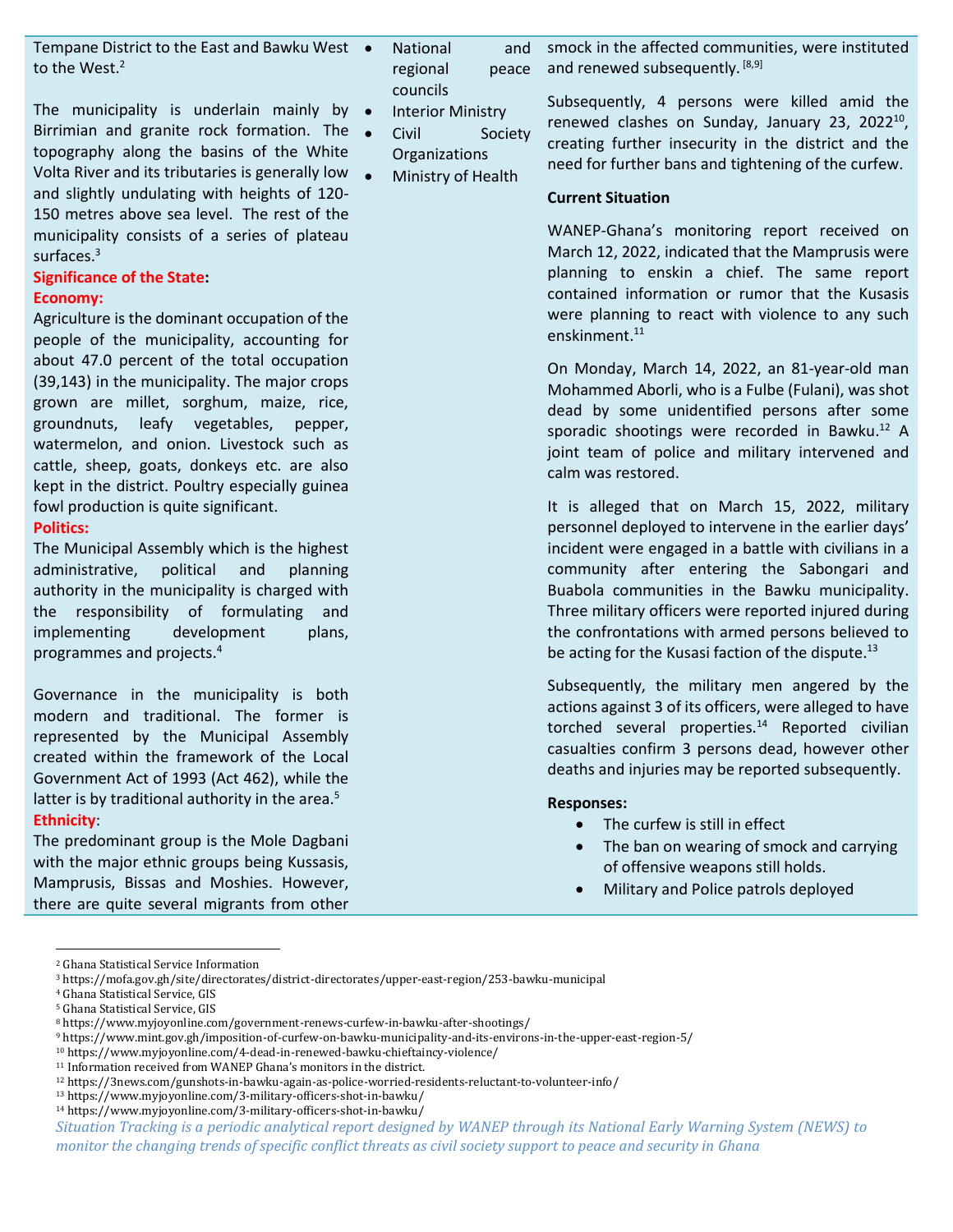parts of the country especially the south (most of whom are civil servants) and the 5 neighbouring countries like Togo and Burkina Faso. Ethnic heterogeneity has had implications for harmony in the municipality. It is expected however, that inter-marriages among the diverse ethnic groupings will provide the impetus for peaceful coexistence.<sup>6</sup>

• Eighteen persons have been arrested in connection with the violence. Screening and processing of suspects for court are the next steps.

## RISK ANALYSIS

The situation Bawku has indicated that the curfew and bans in the district is not enough to keep the conflict at bay although the impositions are in full force. Given the availability of weapons to individuals and the brazen attitude towards the security services in the area, there is a chance of multiplied fatalities and injuries a well as violations of human rights in the affected communities.

Again, Bawku's proximity to the border on the Togo and Burkina Faso sides makes it necessary for national interest, because of the border's porous nature. Bawku is located in the North Eastern corner of Ghana; it is a major town with heavy commercial activities due to its proximity to the two international borders; Togo to the east and Burkina Faso to the north. Niger and Benin are also not too distant. Bawku is a cosmopolitan town; it's location and business opportunities makes it a habitat for diverse nationality of immigrants. This increases the threat to possible violent extremist potentials and gives the potential for small arms to be imported, and ethnic mobilizations from Togo and Burkina Faso, to be used in the conflict, and other cross-border criminal activities. Already, there has been close calls to violent extremist acts in the Bawku area on the other side of the border in Burkina Faso, and this conflict presents opportunities for infiltration by violent extremist.

The incidents in Bawku have affected the security of residents, some have fled their homes to unknown destinations for safety.

As it stands, trade and commercial activities would be slowed as the fear caused could lead to more persons fleeing the communities. Schools and hospitals would be closed as personnel would perceive the volatility in the situation as unpredictable and therefore not feel safe in the town. Education of children will thus be cut of, and this would be affecting the already ailing education regime in especially the very rural areas.

Northern Ghana experiences a single maxima rain fall between March to October which is also the season for agricultural activities. By march most farmers start tilling the field in readiness for planting of crops. Currently farmers in Bawku and its environs have stalled farm land preparatory activities due to the conflict. This could potentially affect food security and livelihoods in the affected communities.

### RECOMMENDATIONS

• There is the need for the National Disaster Management Organization (NADMO) to strengthen collaboration with the Bawku Municipal Authorities, traditional authorities, faith-based organizations, local NGOs and other relevant agencies to conduct humanitarian needs assessment and provide the needed support to internally displaced persons.

<sup>6</sup> Ghana Statistical Service, GIS

*Situation Tracking is a periodic analytical report designed by WANEP through its National Early Warning System (NEWS) to monitor the changing trends of specific conflict threats as civil society support to peace and security in Ghana*